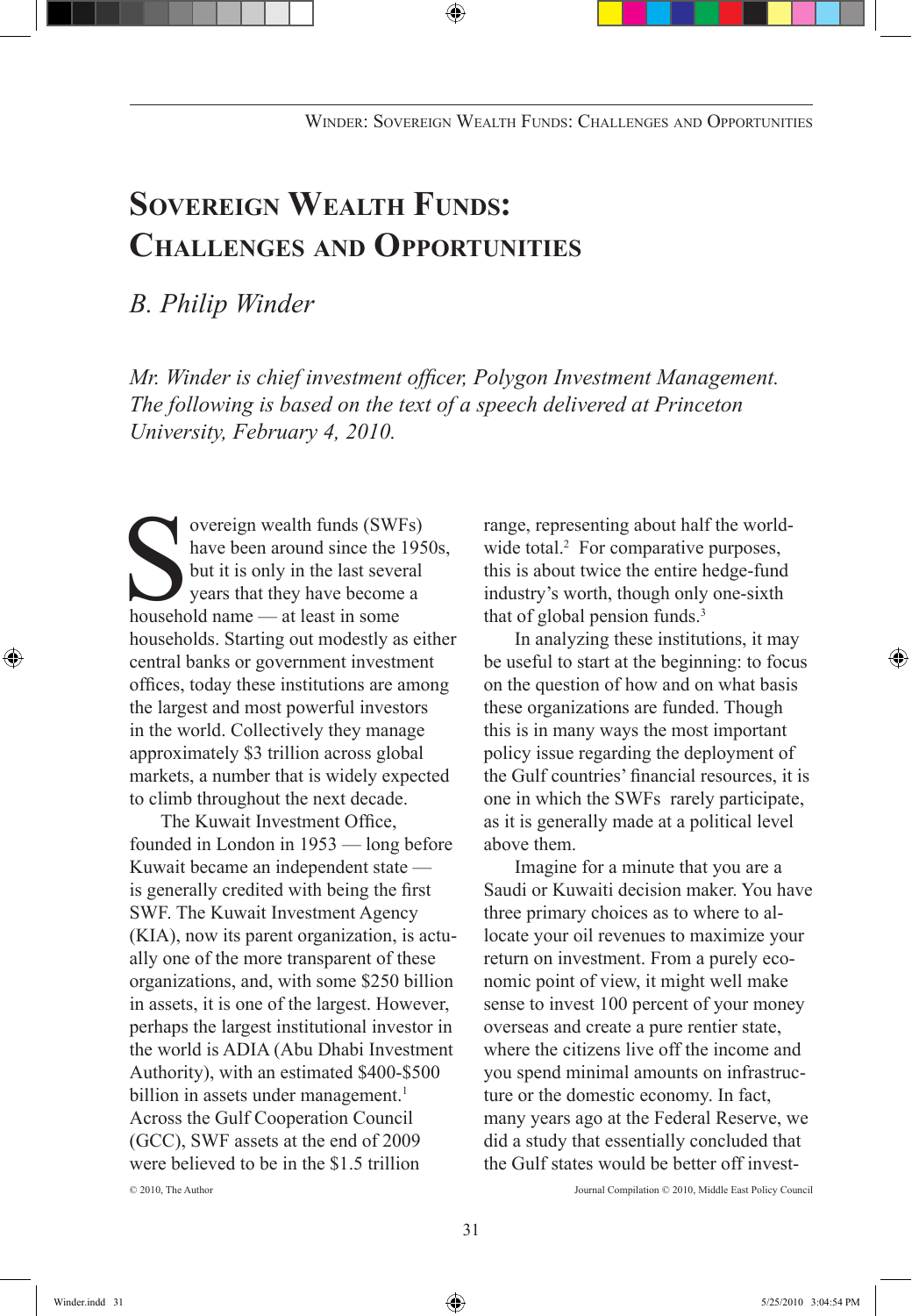|                                      | <b>Central Bank</b>                                            | <b>Long Term Investors</b>                          | <b>Domestic Synergy</b>                |
|--------------------------------------|----------------------------------------------------------------|-----------------------------------------------------|----------------------------------------|
| <b>Examples</b>                      | <b>SAMA</b>                                                    | ADIA, KIA, QIA                                      | Mubadala<br>Dubai Investment           |
| <b>Characteristics</b>               | Conservative<br>Risk averse<br>Indigenous workforce            | Specialist<br>Risk-oriented<br>Dependent on ex-pats | Domestic focus<br>More entrepreneurial |
| <b>Methodology</b>                   | Excluding FX reserves<br>$\frac{3^{rd}}{2^{rd}}$ party-managed | Primarily external<br>managers                      | Internally managed<br>joint-ventures   |
| <b>Investment</b><br><b>Strategy</b> | Bond-oriented                                                  | Primarily equities and<br>alternative investments   | Direct investments                     |

#### **Types of Sovereign Wealth Funds**

ing all the oil money overseas and keeping their population in palatial splendor in the Dorchester Hotel in London. Of course, politically this would be completely unacceptable in a modern nation-state.

Alternatively, you could prime the pump and pour money into the pockets of the population without worrying too much about how it is spent. This approach has the added benefit of creating a very positive economic environment and perhaps co-opting political opposition, but it does little for long-term development prospects.

Finally, you could devote the bulk of your resources to development by putting funds into both physical infrastructure and human resources. This would presumably maximize your return on investment over time, but there would be substantial lags and uncertainties, and in the short term, the benefits would not be very visible.

In practice, of course, regional decision makers have followed a combination of these three strategies. However, the saving route, which leads to funding for the SWFs, has generally been a residual,

once policymakers have satisfied the other needs of the state. As a result, the SWFs are relegated to a subservient role in which they have relatively little say in terms of policy but, of course, a great deal of say regarding how these sums are invested. While this may insulate them from the politics of the decision-making process, it removes them from participating in defining the broad terms of their investment mandates and usually forces them to focus on foreign investments, ignoring the possibility of adding value in terms of national economic goals.

#### **II**

A number of SWFs started life as central banks, but over time they have morphed into different types of entities. While it is tempting to see this as an evolutionary process, all of the chosen models have strengths and weaknesses. In a number of cases, governments have chosen to separate the function of central bank from that of long-term investor, while in others they have remained integrated. Gradually, some of the GCC countries are starting to move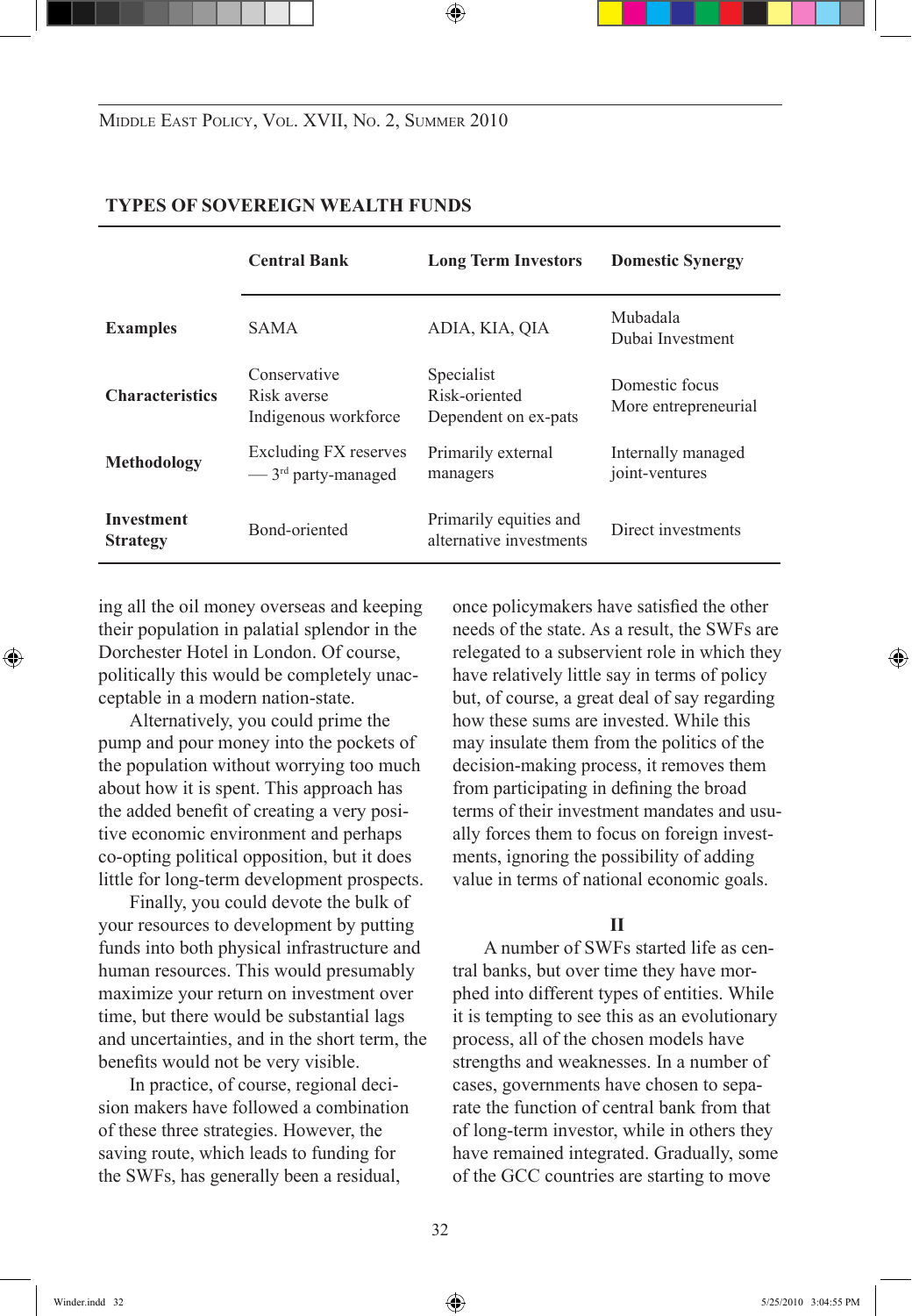towards a third model in which specialist entities are created to focus on domestic objectives, but this trend remains in its infancy. Although there are some cautionary examples, such as Dubai's recent forays into real estate, there is potential synergy and value added if the SWFs invest some of their assets domestically as opposed to keeping them primarily overseas.

#### **III**

To paraphrase Dickens, the combination of the effects of the recent economic upheaval on the region and the region's effect on the upheaval over the last few years has been a tale of two markets. The first few years were the best of all times for SWFs. They were followed by some of the worst.

While the West suffered immensely from the great recession, imagine that the price of your main commodity fell by 75 percent after many years in which consumption and absorptive capacity had increased at a heady rate. To take a specific example, GCC hydrocarbon revenues fell from an estimated \$577 billion in 2008 to \$342 billion in 2009. At the same time, their current-account surplus fell from \$260 billion to \$40 billion.<sup>4</sup> Not surprisingly, domestic equity markets in the Gulf followed suit, falling by an average of close to 70 percent.

It is important to recognize that this is not the first time the region has gone through a boom-and-bust cycle. In the eighties, Saudi revenues fell from 368 billion Saudi riyals in 1981 to SR74 billion in 1986, causing huge drops in the standard of living, with concomitant political fallout.<sup>5</sup> The primary difference this time was that the central banks and SWFs in the region had ample cash on hand and were smart enough to use it countercyclically to buffer the blow, spending vast sums

to keep government expenditures up and protect the banks from the worst of the economic slowdown.

They were also in a position to help the West, which only several years ago had rebuffed Dubai in its efforts to buy U.S. based assets. We suddenly had the ironic image of the senior Senator from New York, one of a number who took the lead on blocking Dubai Ports from investing in the United States, soliciting neighboring Abu Dhabi to invest into financially strapped U.S. financial institutions whose demise might have caused a number of his constituents to lose their jobs. Role reversal, and surely a sign of the changing economic balance of power between Washington and the Gulf.

## **IV**

Briefly examining the asset-allocation strategies of the SWFs provides evidence that their objectives are not very different from those of other long-term investors like pension funds and endowments, which they closely resemble. They invest in a diversified mix of cash, bonds and alternatives spread over a wide geographic area. Allocations are to some extent influenced by perceptions of political risk that have recently caused movement away from the United States — historically seen as the most *laissez faire* and safe environment for investors from the Gulf — towards Europe and Asia, which have traditionally been thought of as more resistant to foreign investment. Yet, despite the push-back after Dubai Ports, monies have continued to flow to the United States, which benefits from being the deepest and most liquid capital market in the world, though there can be little doubt that the scrutiny imposed by Congress has caused concern in some quarters. Still, U.S. government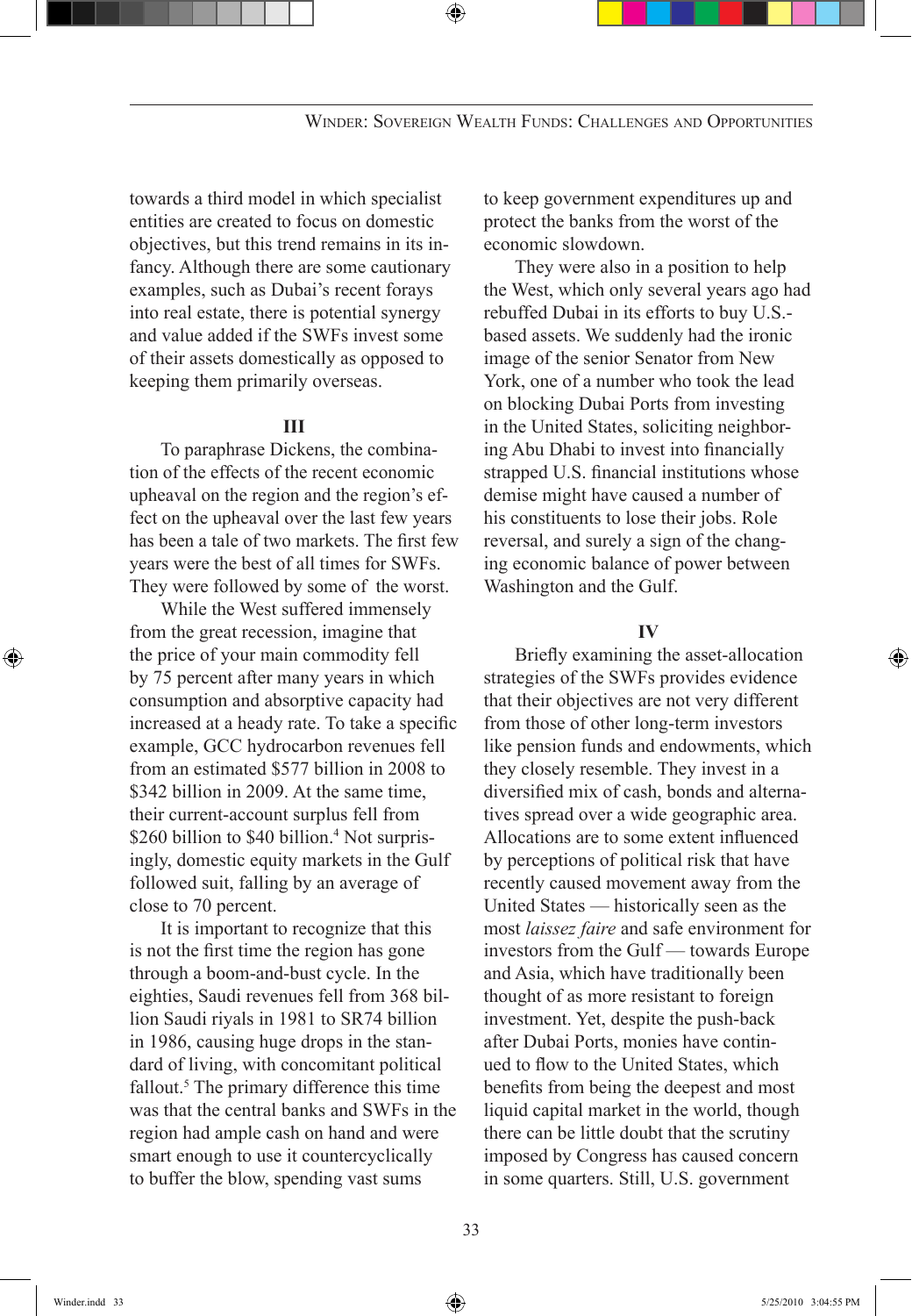debt remains the single largest beneficiary of these inflows, which have been helpful in financing America's recent budget and current-account deficits.

While one suspects there will always be a political element in the overseas investment policies of SWFs, it appears to be considerably less than that of some other big institutional investors, such as the California Public Employees Retirement System (CALPERS), which is known for trying to impose its political agenda on the companies it invests in. However, in both cases, these organizations are generally dominated by commercial considerations and profit, not politics.

By far the most politically sensitive area for the funds is direct investments, particularly if there is an element of control involved. Though direct foreign investments account for only a small portion of most SWFs' strategies (they are primarily portfolio investors), some of the most significant direct investments have gone into financial institutions. This has been facilitated by their needs and the fact that SWFs often deal directly with the banks and therefore know the people and the environment well. The list is long and includes, among others, Citibank, Morgan Stanley and the Carlyle Group. Collectively, Western financial institutions have received an estimated \$40 billion from the GCC funds over the past several years. This has been of enormous value to them in weathering the recent financial storm.

However, in few cases have the SWFs exercised a substantial degree of management control or demanded board seats from the companies. This is partly due to the thinness of domestic staff, caused by the limited supply of qualified locals, as well as the difficulty of recruiting and retaining them. According to a recent Risk-

Metrics study, $6$  even at the KIA, the ratio of assets to staff is estimated to be \$2.6 billion per employee. At the Qatar Investment Authority it is \$550 million for every professional, surely not enough manpower to actively manage their investments, and no doubt one of the reasons that many of the funds remain dependent on foreigners and external advisers to manage their assets. In most cases, these external advisers are not part of the fabric of the institutions they serve and generally play the role of hired gun with little buy-in or commitment to the country's broader agenda.

Part of the issue also revolves around transparency or the lack thereof. Despite numerous efforts by the United Nations and the OECD (Organization for Economic Cooperation and Development) culminating in the Santiago Principles, in which the signatories pledged themselves to a greater degree of disclosure and openness — in practice, there has been relatively little implementation of the concept. While it is welcome news that ADIA has recently released an annual report providing some details on its holdings, SWFs have generally remained opaque, with little information filtering out on the scope of their investment strategies.

This has implications in two ways. From a Western point of view, it does little to remove the fear of the unknown among regulators and politicians, and it feeds the antagonism of those who may already have pre-existing prejudices towards foreigners, in general, and Arabs, in particular.

In contrast, domestically, the lack of transparency has attracted relatively little attention. Though this is starting to change, with the partial exception of Kuwait, there has not been much sustained pressure for the SWFs to open their books and provide the body politic with a better under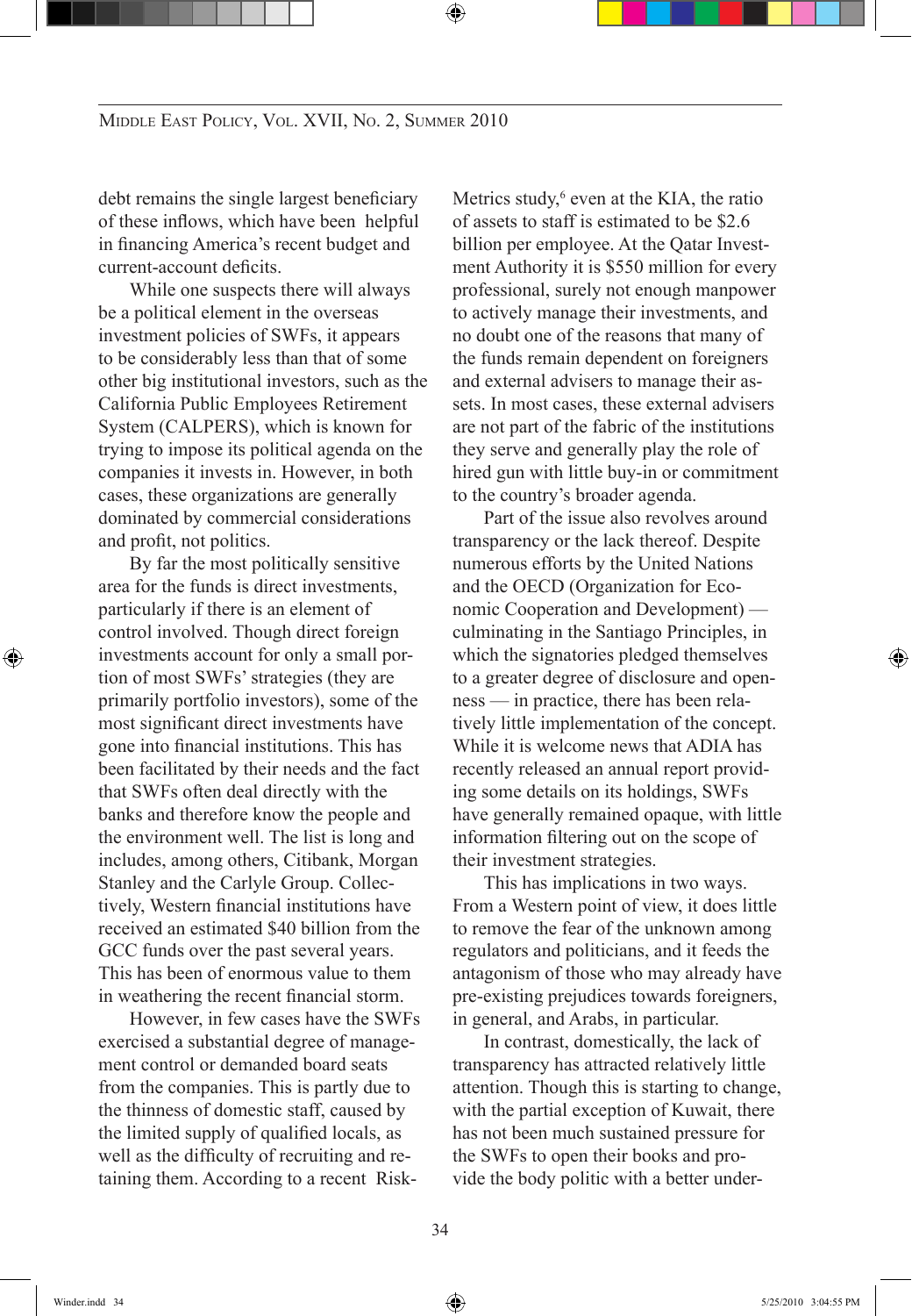standing of what is being done with their money. This leads to suspicions that it is not being properly accounted for. In both the domestic and the international cases, greater transparency would be welcome and would likely undermine many of the suspicions of the cynical. As the lawyers say, "Disclosure is your friend."

The lack of transparency also applies to corporate governance and, again, has implications both domestically and internationally. Not only do these entities not always have a well-defined legal status, public audit trail or other attributes usually expected of a public institution, they have not always exercised their responsibilities vigorously as shareholders and owners of the businesses they invest in. For example, based on the RiskMetrics Study, SWFs have generally not participated actively in corporate governance. Of course, they are faced with a bit of a conundrum: take an active role and be vilified for exercising too much control, or be passive and risk the accusation of being an ineffective corporate citizen.

## **V**

In my opinion, what is needed is a more entrepreneurial environment, where people are empowered and motivated, where an independent culture is encouraged that embraces performance-related pay, and where the degree of centralized decision making that characterizes many institutions in the Middle East is not encouraged. With their resources and prestige, SWFs are ideally positioned to play a leadership role and set an example of institution building in a region that sorely needs it. Whether this is achievable may be debated, but that should, at least, be the goal.

Furthermore, these institutions could contribute more to their domestic economies while simultaneously addressing the region's most pressing economic problem — unemployment. In an environment with the demographic time bomb of one of the youngest and fastest growing populations in the world,7 judicious investments in targeted industries that complement overall development could have a significant multiplier effect in terms of job creation. Incubating start-ups and small and midsized companies (SMEs) that are good generators of employment could also help unleash the entrepreneurial instincts of the region's business community.

Catalyzing the creation of a buyout and venture-capital industry and developing the region's capital markets are additional areas where the SWFs could play a significant role. Nor is there reason to believe that incorporating these types of locally oriented policies into the mix of SWF investments would lower the returns of the funds. On the contrary, it would diversify their investments and perhaps boost returns while helping to kick-start certain desirable sectors of the local economy, sectors where workers might perform more than just menial jobs. Of course, this assumes that the region's educational institutions are graduating students with the requisite motivation and skills to perform such duties.

The analogy I would make is to petroleum. In the olden days, the countries of the Arabian Peninsula were content to pump oil and let others refine and produce petrochemicals from it. Now these countries are increasingly performing such activities themselves. While Saudi Arabia, for example, is not the primary owner of capital in the world, with perhaps half a trillion dollars to invest, it certainly has a significant comparative advantage and could capture more of the value-added by doing more of the investing (refining) itself.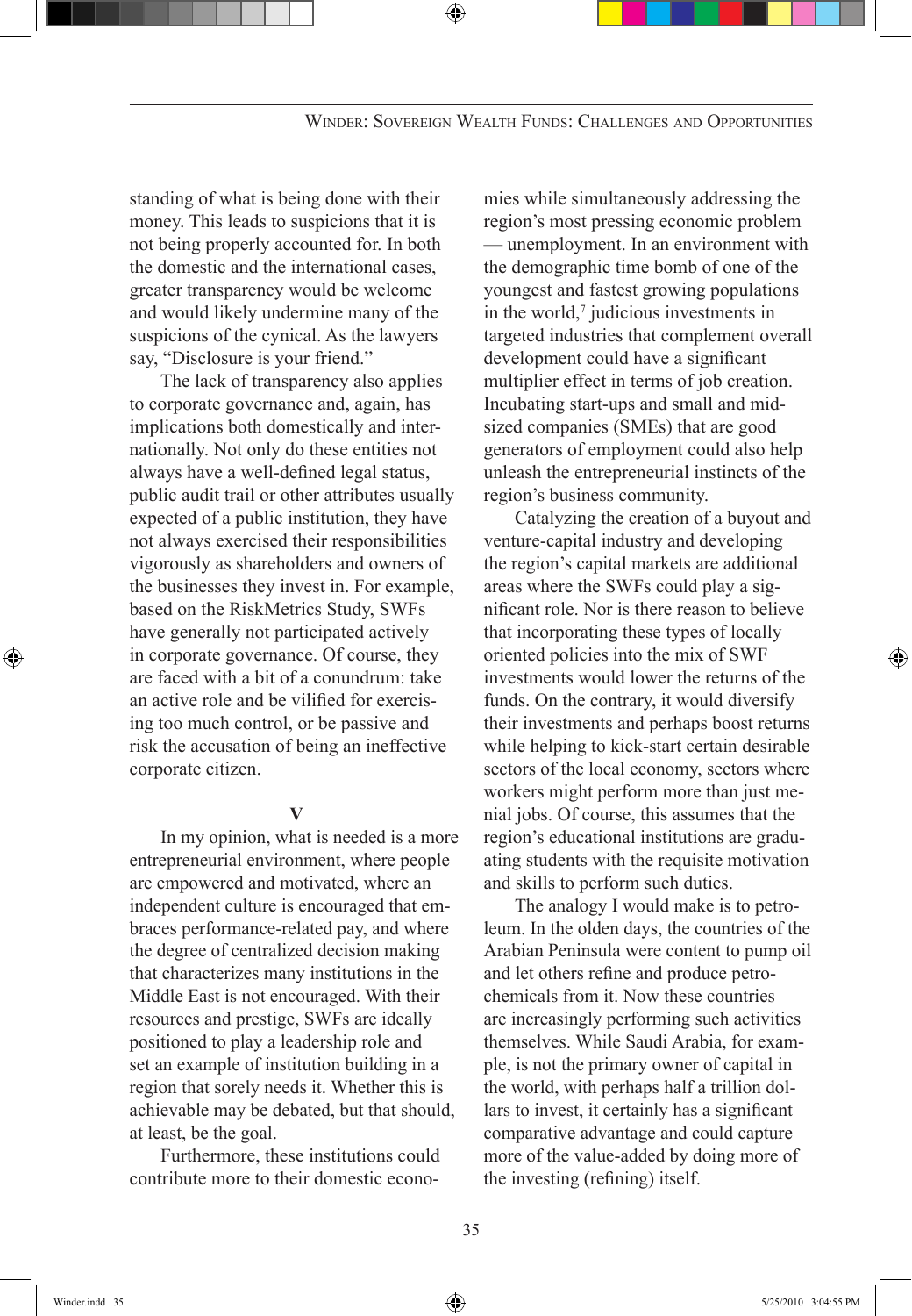Part of the problem lies in finding qualified local staff; yet, in the University of Petroleum and Minerals, the Saudis have created a fine academic institution capable of turning out respected engineers and technicians. Why should Saudi Arabia not seek to create centers of excellence where bright young Saudis could be trained to work in a sophisticated investment environment, where they are paid for their results and retain some of the fees? In addition to the actual management of the funds, there are also numerous secondary support functions revolving around fund management — custodial services, fund accounting and administration, and consulting, to name a few — that could be helpful in ameliorating the region's growing unemployment problem.

To extend this argument to investment strategies, the range of possible outcomes could also potentially have an impact on the region's future revenue stream. For instance, a conservative bond-oriented strategy implemented across an SWFs investments would have expected returns in the 5 percent per annum range, while a more equity-focused strategy might be expected to return 10 percent a year, albeit with more risk. ADIA's Annual Review<sup>8</sup> indicates that its 20-year performance through December 2009 was 6.5 percent in dollar terms. Yet the returns of certain sophisticated longterm investors, such as the endowments of some major U.S. universities, have averaged as high as 15 percent per year over extended periods of time. For example, the average annual return of Yale's endowment for the 20 years ending June 2009 was 13.4 percent. Adjusting for the estimated impact that returns in the second half of 2009 might have had on Yale's performance, a 15 percent annualized number does not seem far-fetched, though this is not to imply that these kinds of returns can necessarily be achieved going forward.

Given the magnitude of the reserves that the GCC nations are likely to have, the returns they achieve could make a difference. For example, for each trillion dollars invested, a difference in return of 8 percent a year would generate \$80 billion in additional cash flow per year — a non-trivial amount even by the gargantuan sums of the Gulf.

On top of this, there is the potential value-added in terms of the investment process itself. As noted above many, SWFs use external managers to invest the bulk of their money, particularly in more specialized asset classes, including equities and alternative strategies. Based on the numbers published by ADIA, which has one of the most developed teams of any fund, 80 percent of all assets are managed by external managers.9 In the cases of the smaller SWFs, the percentage is likely to be even more substantial. Given their financial resources and the political will, there is little reason that investment institutions in the region cannot begin to manage more of their own assets internally — and capture the value-added themselves. While the results may not be as exciting as those driven by investment returns, if one assumes an average annual fee of 0.7 percent is paid for the estimated 90 percent of SWF assets that may be externally managed, it translates to roughly \$10 billion a year based on current asset levels.

#### **VI**

Clearly the level of assets and the growing influence of the SWFs of the GCC can be taken as a symbol for the global shift in power that is starting to take place between the emerging markets and the developed countries. Though led by China, the SWFs are also playing a role in the